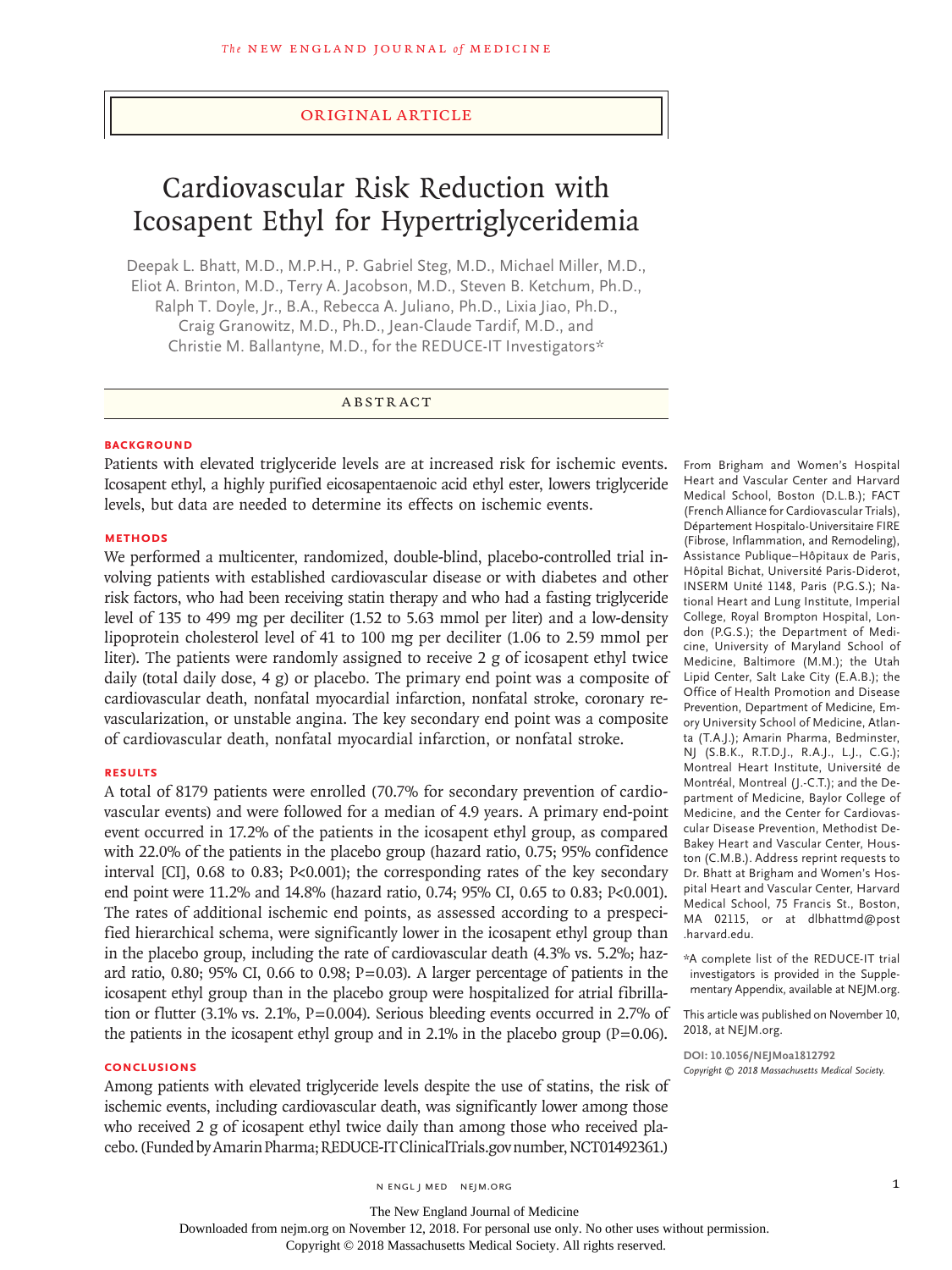MONG PATIENTS WITH CARDIOVASCULAR<br>risk factors who are receiving treatment<br>for secondary or primary prevention, the<br>rates of cardiovascular events remain high.<sup>1-3</sup> Even risk factors who are receiving treatment for secondary or primary prevention, the rates of cardiovascular events remain high.<sup>1-3</sup> Even in patients receiving appropriate treatment with statins, a substantial residual cardiovascular risk remains.4 In such patients, an elevated triglyceride level serves as an independent marker for an increased risk of ischemic events, as shown in epidemiologic and mendelian randomization studies.5-9 In randomized trials, medications that reduce triglyceride levels, such as extended-release niacin and fibrates, have not reduced the rates of cardiovascular events when administered in addition to appropriate medical therapy, including statins.10 Contemporary trials and recent metaanalyses of n−3 fatty acid products have not shown a benefit in patients receiving statin therapy.11-13

In the Japan EPA Lipid Intervention Study (JELIS), 18,645 Japanese patients with hypercholesterolemia were randomly assigned to receive either low-intensity statin therapy plus 1.8 g of eicosapentaenoic acid (EPA) daily or statin therapy alone (there was no placebo group). The risk of major coronary events was significantly lower, by 19%, in the group that received EPA plus statin therapy than in the group that received statin therapy alone.<sup>14</sup>

These considerations led to the design of the Reduction of Cardiovascular Events with Icosapent Ethyl-Intervention Trial (REDUCE-IT).<sup>15</sup> Icosapent ethyl is a highly purified and stable EPA ethyl ester that has been shown to lower triglyceride levels and is used as an adjunct to diet in adult patients who have triglyceride levels of at least 500 mg per deciliter (5.64 mmol per liter).<sup>16,17</sup> In addition, icosapent ethyl may have antiinflammatory, antioxidative, plaque-stabilizing, and membrane-stabilizing properties.<sup>18-21</sup> We hypothesized that the risk of cardiovascular events would be lower with icosapent ethyl therapy than with placebo among patients in whom elevated triglyceride levels served as a marker of residual risk despite statin therapy.

## Methods

## **Trial Design**

The design of REDUCE-IT has been published previously.15 In brief, REDUCE-IT was a phase 3b randomized, double-blind, placebo-controlled trial comparing icosapent ethyl (2 g twice daily with food [total daily dose, 4 g]) with a placebo that contains mineral oil to mimic the color and consistency of icosapent ethyl. Randomization was stratified according to cardiovascular risk stratum (secondary-prevention cohort or primaryprevention cohort, with primary prevention capped at 30% of enrolled patients), use or no use of ezetimibe, and geographic region. Further details of the study design are provided in Figure S1 in the Supplementary Appendix, available with the full text of this article at NEJM.org. Patients were enrolled and followed at 473 participating sites in 11 countries. The first patient underwent randomization on November 28, 2011, and the last on August 4, 2016.

The trial was sponsored by Amarin Pharma. The steering committee, which consisted of academic physicians (see the Supplementary Appendix), and representatives of the sponsor developed the protocol, available at NEJM.org, and were responsible for the conduct and oversight of the study, as well as the interpretation of the data. The sponsor was responsible for the collection and management of the data. The protocol was approved by the relevant health authorities, institutional review boards, and ethics committees. All the data analyses were performed by the sponsor, and the primary, secondary, and tertiary adjudicated end-point analyses were validated by an independent statistician from the data and safety monitoring committee. The first author vouches for the completeness and accuracy of the data and analyses and for the fidelity of the trial to the protocol.

## **Eligibility**

Patients could be enrolled if they were 45 years of age or older and had established cardiovascular disease or were 50 years of age or older and had diabetes mellitus and at least one additional risk factor. Eligible patients had a fasting triglyceride level of 150 to 499 mg per deciliter (1.69 to 5.63 mmol per liter) and a low-density lipoprotein (LDL) cholesterol level of 41 to 100 mg per deciliter (1.06 to 2.59 mmol per liter) and had been receiving a stable dose of a statin for at least 4 weeks; because of the intraindividual variability of triglyceride levels, the initial protocol allowed for a 10% lower triglyceride level from the target lower limit, which permitted patients to be enrolled if they had a triglyceride level of at least 135 mg per deciliter (1.52 mmol per liter). The

2 N ENGL J MED NEJM.ORG

The New England Journal of Medicine Downloaded from nejm.org on November 12, 2018. For personal use only. No other uses without permission.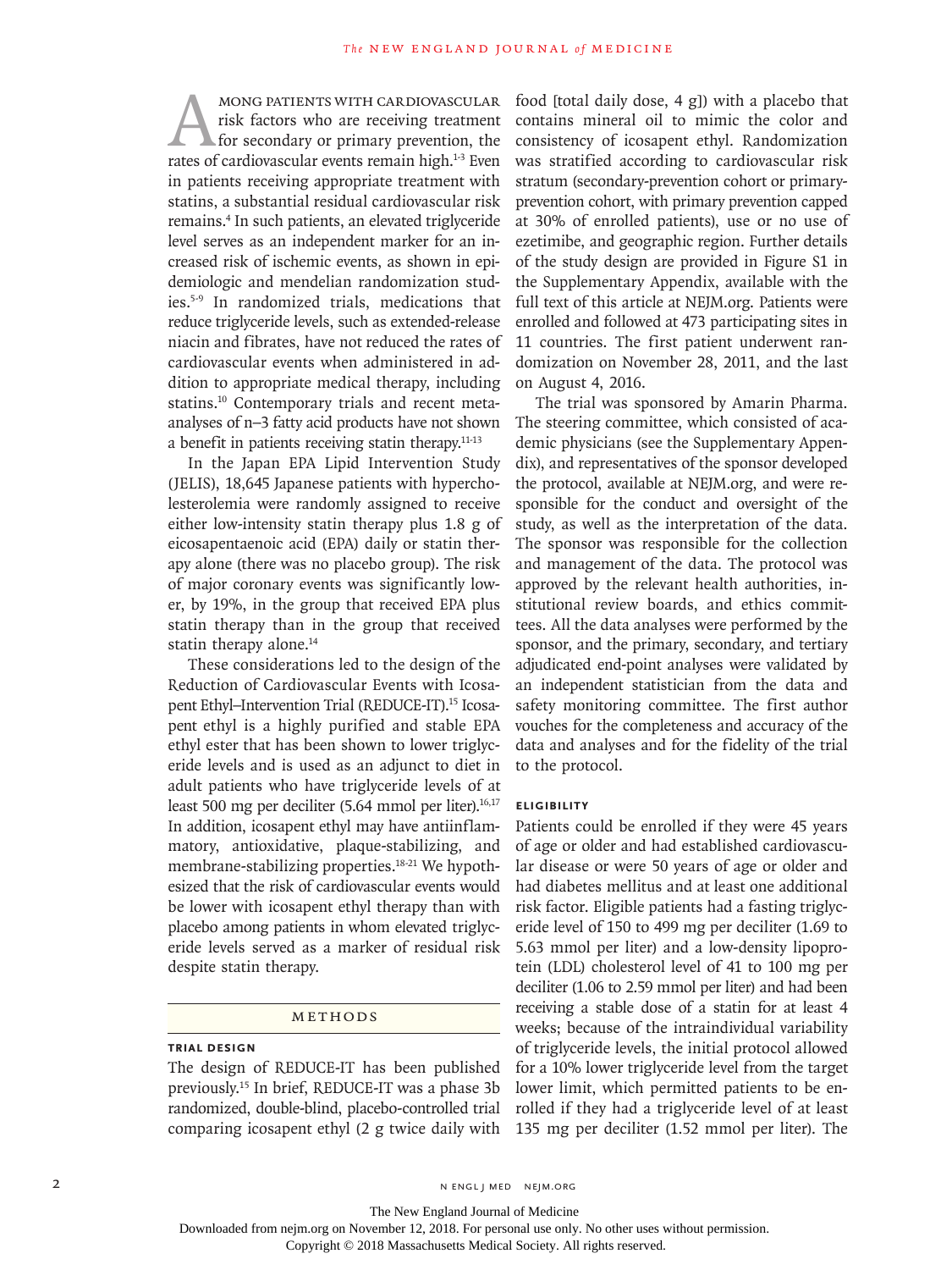first protocol amendment in May 2013 changed the lower limit of the acceptable triglyceride level from 150 mg per deciliter to 200 mg per deciliter (2.26 mmol per liter), with no allowance for variability. Patients were excluded if they had severe heart failure, active severe liver disease, a glycated hemoglobin level greater than 10.0%, a planned coronary intervention or surgery, a history of acute or chronic pancreatitis, or known hypersensitivity to fish, shellfish, or ingredients of icosapent ethyl or placebo. Further details regarding inclusion and exclusion criteria are provided in Tables S1 and S2 in the Supplementary Appendix. Written informed consent was obtained from all patients.

#### **End Points**

The primary efficacy end point was a composite of cardiovascular death, nonfatal myocardial infarction (including silent myocardial infarction), nonfatal stroke, coronary revascularization, or unstable angina in a time-to-event analysis. While the steering committee and the sponsor remained unaware of the trial-group assignments, a second protocol amendment in July 2016 designated the key secondary end point as a composite of cardiovascular death, nonfatal myocardial infarction, or nonfatal stroke in a time-to-event analysis. After the primary efficacy end-point analysis was performed, the prespecified secondary efficacy end points were examined in a hierarchical fashion in the following order: the key secondary efficacy end point; a composite of cardiovascular death or nonfatal myocardial infarction; fatal or nonfatal myocardial infarction; emergency or urgent revascularization; cardiovascular death; hospitalization for unstable angina; fatal or nonfatal stroke; a composite of death from any cause, nonfatal myocardial infarction, or nonfatal stroke; and death from any cause. Prespecified tertiary end points are listed in the Supplementary Appendix. Adjudication of all the above events was performed by an independent clinical end-point committee whose members were unaware of the trial-group assignments and lipid levels.

## **Statistical Analysis**

In this event-driven trial, it was estimated that approximately 1612 adjudicated primary end-point events would be necessary to provide the trial with 90% power to detect a 15% lower risk of the primary composite end point in the icosapent ethyl

group than in the placebo group. We estimated that a sample size of approximately 7990 patients would be required to reach that number of primary end-point events. The primary efficacy analysis was based on the time from randomization to the first occurrence of any component of the primary composite end point. If the risk of the primary composite end point was significantly lower with icosapent ethyl than with placebo at a final two-sided alpha level of 0.0437 (as determined with the use of O'Brien–Fleming boundaries generated with the Lan–DeMets alphaspending function approach after accounting for two prespecified interim efficacy analyses), the key secondary end point and other prespecified secondary end points were to be tested in a hierarchical fashion at the same final alpha level of 0.0437. All analyses were performed according to the intention-to-treat principle. Hazard ratios and 95% confidence intervals were generated with the use of a Cox proportional-hazards model that included trial-group assignment as a covariate, stratified according to cardiovascular risk category, geographic region, and use of ezetimibe. Log-rank P values from a Kaplan–Meier analysis that was stratified according to the three randomization factors are reported to evaluate the timing of events in the two trial groups. With respect to the tertiary and subgroup efficacy analyses, 95% confidence intervals (which were not adjusted for multiple comparisons) are reported. An independent data and safety monitoring committee oversaw the study and performed two prespecified interim efficacy reviews.

## **RESULTS**

## **Patients**

A total of 19,212 patients were screened, of whom 8179 (43%) underwent randomization. At the time of database lock, vital status was available for 99.8% of the patients; 152 patients (1.9%) did not complete the final study visits, and 578 patients (7.1%) withdrew consent. Details regarding the disposition of the patients are provided in Figure S2 in the Supplementary Appendix.

The baseline characteristics of the patients are shown in Table 1. Among the patients who underwent randomization, 70.7% were enrolled on the basis of secondary prevention (i.e., patients had established cardiovascular disease) and 29.3% on the basis of primary prevention (i.e., patients

n engl j med nejm.org 3

The New England Journal of Medicine

Downloaded from nejm.org on November 12, 2018. For personal use only. No other uses without permission.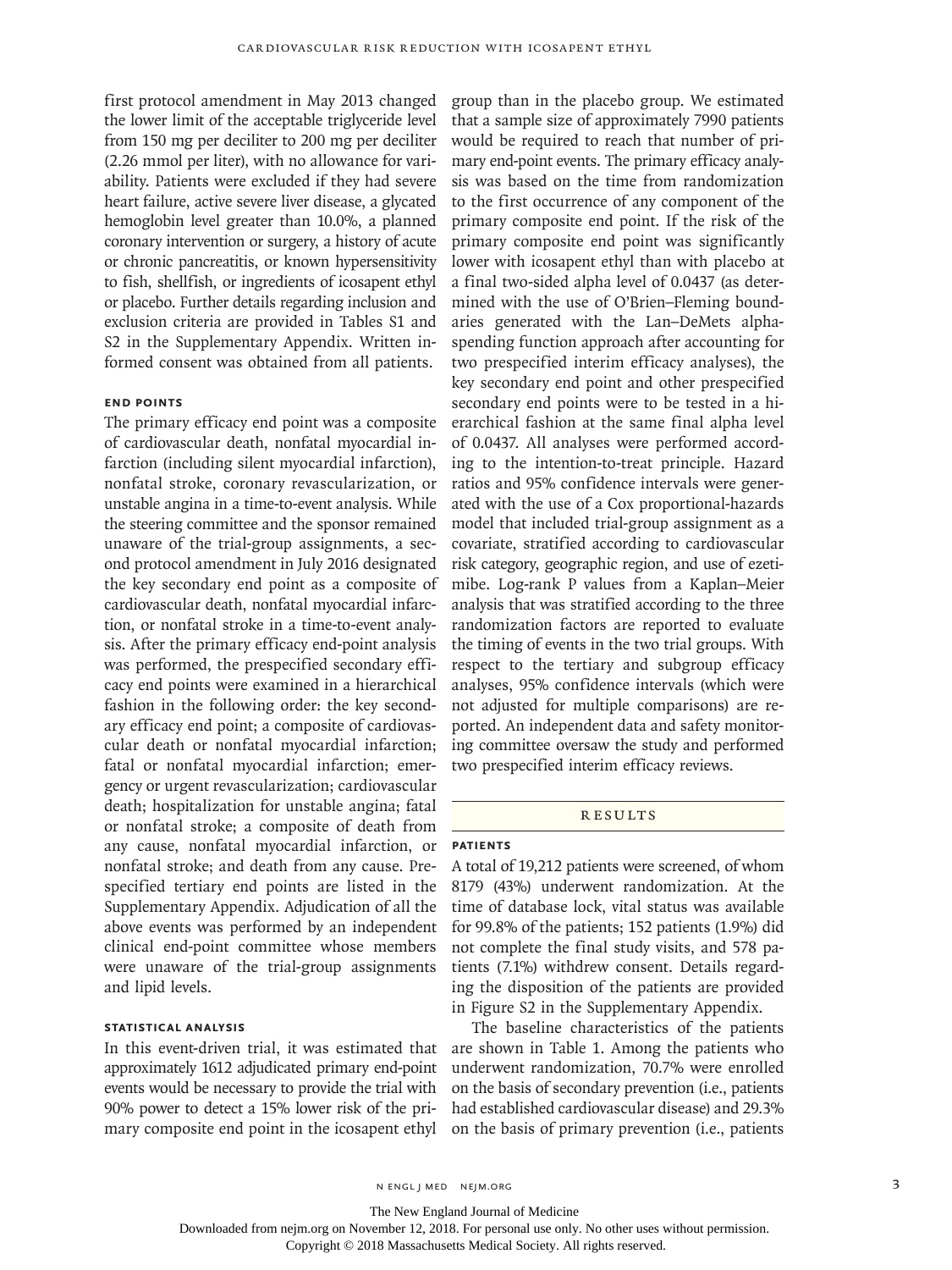| Table 1. Characteristics of the Patients at Baseline.*                                  |                              |                      |
|-----------------------------------------------------------------------------------------|------------------------------|----------------------|
| Characteristic                                                                          | Icosapent Ethyl $(N = 4089)$ | Placebo $(N = 4090)$ |
| Age                                                                                     |                              |                      |
| Median $I(QR)$ — yr                                                                     | 64.0 (57.0-69.0)             | 64.0 (57.0-69.0)     |
| ≥65 yr — no. (%)                                                                        | 1857 (45.4)                  | 1906 (46.6)          |
| Male sex — no. $(%)$                                                                    | 2927 (71.6)                  | 2895 (70.8)          |
| White race – no. $(\%)\uparrow$                                                         | 3691 (90.3)                  | 3688 (90.2)          |
| Body-mass index;                                                                        |                              |                      |
| Median (IQR)                                                                            | $30.8(27.8-34.5)$            | 30.8 (27.9 - 34.7)   |
| ≥30 — no. (%)                                                                           | 2331 (57.0)                  | 2362 (57.8)          |
| Geographic region - no. (%) §                                                           |                              |                      |
| United States, Canada, the Netherlands, Australia, New Zealand,<br>and South Africa     | 2906 (71.1)                  | 2905 (71.0)          |
| Eastern European                                                                        | 1053 (25.8)                  | 1053(25.7)           |
| Asia-Pacific                                                                            | 130(3.2)                     | 132(3.2)             |
| Cardiovascular risk stratum - no. (%)                                                   |                              |                      |
| Secondary-prevention cohort                                                             | 2892 (70.7)                  | 2893 (70.7)          |
| Primary-prevention cohort                                                               | 1197 (29.3)                  | 1197(29.3)           |
| Ezetimibe use - no. (%)                                                                 | 262(6.4)                     | 262(6.4)             |
| Statin intensity - no. (%)                                                              |                              |                      |
| Low                                                                                     | 254 (6.2)                    | 267 (6.5)            |
| Moderate                                                                                | 2533 (61.9)                  | 2575 (63.0)          |
| High                                                                                    | 1290 (31.5)                  | 1226 (30.0)          |
| Data missing                                                                            | 12(0.3)                      | 22(0.5)              |
| Diabetes - no. (%)                                                                      |                              |                      |
| Type 1                                                                                  | 27(0.7)                      | 30(0.7)              |
| Type 2                                                                                  | 2367 (57.9)                  | 2363 (57.8)          |
| No diabetes at baseline                                                                 | 1695(41.5)                   | 1694(41.4)           |
| Data missing                                                                            | $\mathbf 0$                  | 3(0.1)               |
| Median high-sensitivity CRP level $(IQR)$ - mg/liter                                    | $2.2(1.1-4.5)$               | $2.1(1.1-4.5)$       |
| Median triglyceride level (IQR) - mg/dl                                                 | 216.5 (176.5-272.0)          | 216.0 (175.5-274.0)  |
| Median HDL cholesterol level (IQR) - mg/dl                                              | 40.0 (34.5-46.0)             | 40.0 $(35.0 - 46.0)$ |
| Median LDL cholesterol level (IQR) - mg/dl                                              | 74.0 (61.5-88.0)             | 76.0 (63.0-89.0)     |
| Distribution of triglyceride levels - no./total no. (%)                                 |                              |                      |
| $<$ 150 mg/dl                                                                           | 412/4086 (10.1)              | 429/4089 (10.5)      |
| $\geq$ 150 to <200 mg/dl                                                                | 1193/4086 (29.2)             | 1191/4089 (29.1)     |
| $\geq$ 200 mg/dl                                                                        | 2481/4086 (60.7)             | 2469/4089 (60.4)     |
| Triglyceride level $\geq$ 200 mg/dl and HDL cholesterol level $\leq$ 35 mg/dl — no. (%) | 823 (20.1)                   | 794 (19.4)           |
| Median eicosapentaenoic acid level (IQR) — $\mu$ g/ml                                   | 26.1 (17.1-40.1)             | 26.1 (17.1-39.9)     |

\* Median low-density lipoprotein (LDL) cholesterol level at baseline differed significantly between the trial groups (P=0.03); there were no other significant between-group differences in baseline characteristics. To convert the values for triglycerides to millimoles per liter, multiply by 0.01129. To convert the values for cholesterol to millimoles per liter, multiply by 0.02586. In general, the baseline value was defined as the last nonmissing measurement obtained before randomization. The baseline LDL cholesterol value as measured by means of preparative ultracentrifugation was used in our analyses; however, if the preparative ultracentrifugation value was missing, the LDL cholesterol value measured by another method was used in the following order of priority: the value obtained by means of direct measurement of LDL cholesterol, the value derived with the use of the Friedewald equation (only for patients with a triglyceride level <400 mg per deciliter), and the value derived with the use of the calculation published by Johns Hopkins University investigators.<sup>22</sup> At the first and second screening visits, the LDL cholesterol value obtained by direct measurement was used if at the same visit the triglyceride level was higher than 400 mg per deciliter. At all remaining visits, the LDL cholesterol value was obtained by means of direct measurement or preparative ultracentrifugation if at the same visit the triglyceride level was higher than 400 mg per deciliter. For all other measures of lipid and lipoprotein markers, whenever possible, the baseline value was derived as the arithmetic mean of the value obtained at visit 2 (day 0) and the value obtained at the preceding screening visit. If only one of these values was available, that single value was used as the baseline value. CRP denotes C-reactive protein, HDL high-density lipoprotein, and IQR interquartile range. Percentages may not total 100 because of rounding.

Race was reported by the investigators.

the Body-mass index is the weight in kilograms divided by the square of the height in meters.

§ Eastern European region includes Poland, Romania, Russia, and Ukraine, and Asia–Pacific region includes India.

4 n engl j med nejm.org nejm.org neighborhood in the negative media in the negative media in the negative media in the negative media in the negative media in the negative media in the negative media in the negative media

The New England Journal of Medicine

Downloaded from nejm.org on November 12, 2018. For personal use only. No other uses without permission.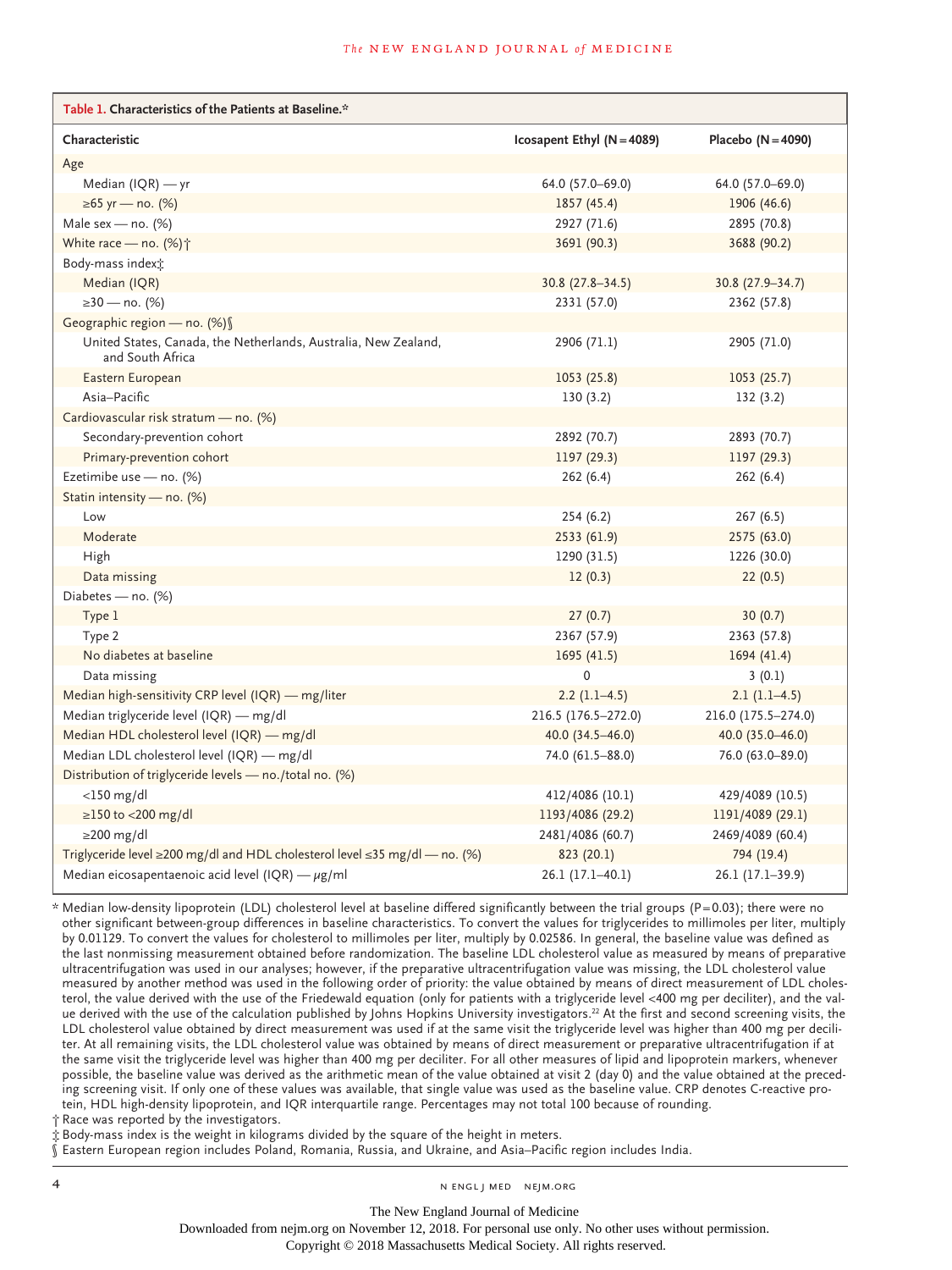had diabetes mellitus and at least one additional risk factor). The median age of the patients was 64 years; 28.8% were female, and 38.5% were from the United States. At baseline, the median LDL cholesterol level was 75.0 mg per deciliter (1.94 mmol per liter), the median high-density lipoprotein cholesterol level was 40.0 mg per deciliter (1.03 mmol per liter), and the median triglyceride level was 216.0 mg per deciliter (2.44 mmol per liter).<sup>22</sup>

#### **Follow-up and Effects on Lipids**

The median duration of follow-up was 4.9 years (maximum, 6.2 years). The median change in triglyceride level from baseline to 1 year was a decrease of 18.3% (−39.0 mg per deciliter [−0.44 mmol per liter]) in the icosapent ethyl group and an increase of 2.2% (4.5 mg per deciliter [0.05 mmol per liter]) in the placebo group; the median reduction from baseline (as estimated with the use of the Hodges–Lehmann approach) was 19.7% greater in the icosapent ethyl group than in the placebo group (a 44.5 mg per deciliter [0.50 mmol per liter] greater reduction; P<0.001). The median change in LDL cholesterol level from baseline was an increase of 3.1% (2.0 mg per deciliter [0.05 mmol per liter]) in the icosapent ethyl group and an increase of 10.2% (7.0 mg per deciliter [0.18 mmol per liter]) in the placebo  $group - a 6.6% (5.0 mg per deciliter [0.13 mmol])$ per liter]) lower increase with icosapent ethyl than with placebo (P<0.001). The results with respect to levels of EPA and lipid, lipoprotein, and inflammatory biomarkers are provided in Table S4 in the Supplementary Appendix.

### **Clinical End Points**

A total of 1606 adjudicated primary end-point events occurred. A primary end-point event occurred in 17.2% of the patients in the icosapent ethyl group, as compared with 22.0% of the patients in the placebo group (hazard ratio, 0.75; 95% confidence interval [CI], 0.68 to 0.83; P<0.001), an absolute between-group difference of 4.8 percentage points (95% CI, 3.1 to 6.5); the number needed to treat to avoid one primary end-point event was 21 (95% CI, 15 to 33) over a median follow-up of 4.9 years.<sup>23,24</sup> The event curves based on a Kaplan–Meier analysis of the primary efficacy end point are provided in Figure 1A. The results of time-to-event analyses of each component of the primary end point are provided in Figure S3 in the Supplementary Appendix. A key





#### **Figure 1. Cumulative Incidence of Cardiovascular Events.**

Panel A shows the Kaplan–Meier event curves for the primary efficacy composite end point of cardiovascular death, nonfatal myocardial infarction, nonfatal stroke, coronary revascularization, or unstable angina in the icosapent ethyl group and the placebo group, in a time-to-event analysis. Panel B shows the Kaplan–Meier event curves for the key secondary efficacy composite end point of cardiovascular death, nonfatal myocardial infarction, or nonfatal stroke in the two trial groups, in a time-to-event analysis. In each panel, the inset shows the same data on an expanded y axis. The curves were visually truncated at 5.7 years because a limited number of events occurred beyond

secondary efficacy end-point event (Fig. 1B) occurred in 11.2% of the patients in the icosapent ethyl group, as compared with 14.8% of the patients in the placebo group (hazard ratio, 0.74;

n engl j med nejm.org 5

Downloaded from nejm.org on November 12, 2018. For personal use only. No other uses without permission.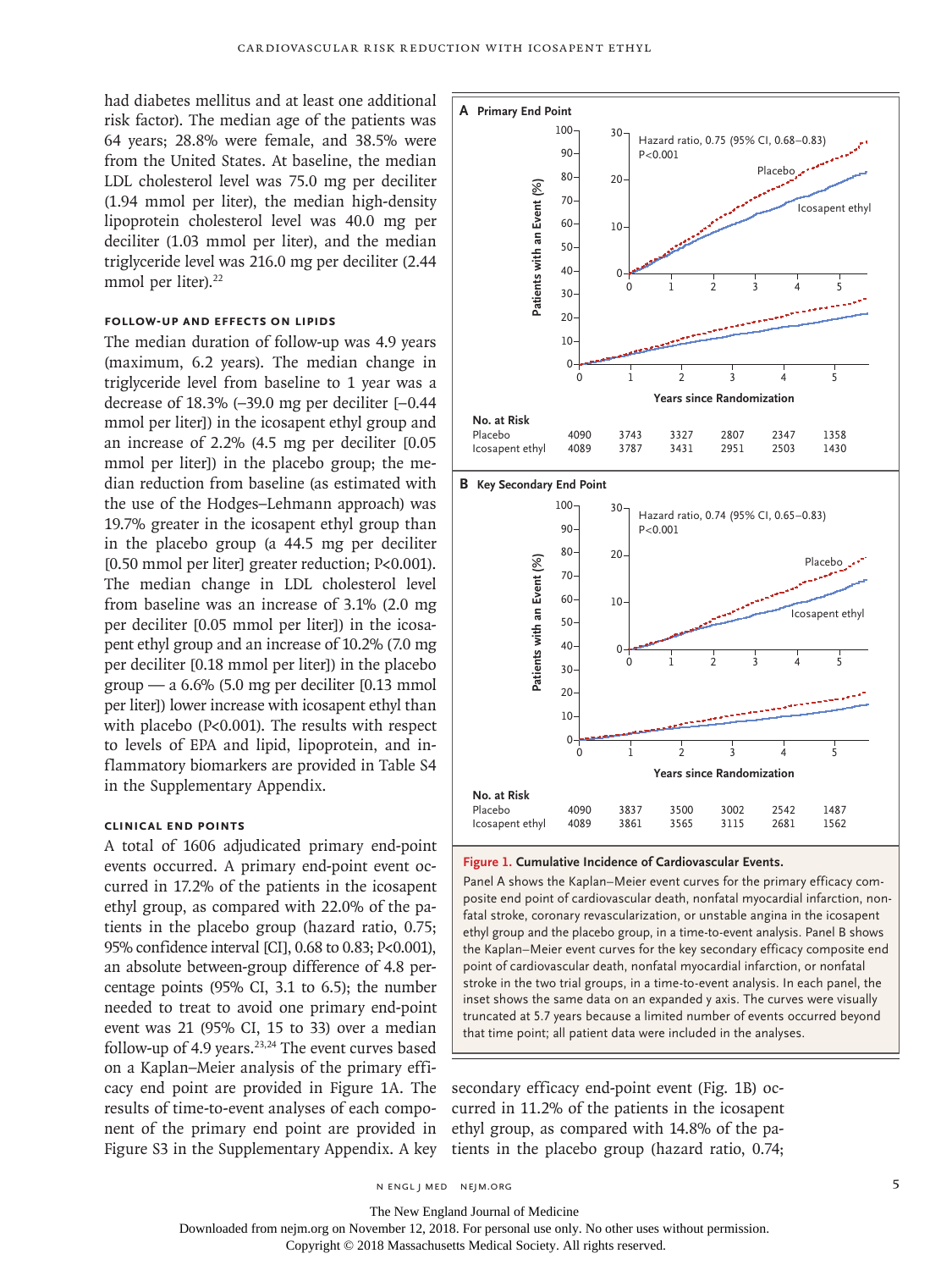|                                                                                        |                                                                                |                 |                                                                     | P Value for            |
|----------------------------------------------------------------------------------------|--------------------------------------------------------------------------------|-----------------|---------------------------------------------------------------------|------------------------|
| Subgroup                                                                               | <b>Icosapent Ethyl</b><br>no. of patients with event/total no. of patients (%) | Placebo         | Hazard Ratio (95% CI)                                               | Interaction            |
| All patients                                                                           | 705/4089 (17.2)                                                                | 901/4090 (22.0) | --                                                                  | $0.75(0.68 - 0.83)$    |
| Risk stratum                                                                           |                                                                                |                 |                                                                     | 0.14                   |
| Secondary-prevention cohort                                                            | 559/2892 (19.3)                                                                | 738/2893 (25.5) |                                                                     | $0.73$ $(0.65 - 0.81)$ |
| Primary-prevention cohort                                                              | 146/1197 (12.2)                                                                | 163/1197 (13.6) |                                                                     | $0.88$ (0.70-1.10)     |
| Region                                                                                 |                                                                                |                 |                                                                     | 0.30                   |
| United States, Canada,<br>the Netherlands, Australia,<br>New Zealand, and South Africa | 551/2906 (19.0)                                                                | 713/2905 (24.5) |                                                                     | $0.74(0.66 - 0.83)$    |
| Eastern Europe                                                                         | 143/1053 (13.6)                                                                | 167/1053 (15.9) |                                                                     | $0.84(0.67 - 1.05)$    |
| Asia-Pacific                                                                           | 11/130(8.5)                                                                    | 21/132 (15.9)   |                                                                     | $0.49(0.24 - 1.02)$    |
| Ezetimibe use                                                                          |                                                                                |                 |                                                                     | 0.64                   |
| No                                                                                     | 649/3827 (17.0)                                                                | 834/3828 (21.8) | -                                                                   | $0.75(0.67 - 0.83)$    |
| Yes                                                                                    | 56/262 (21.4)                                                                  | 67/262 (25.6)   |                                                                     | $0.82$ (0.57-1.16)     |
| Sex                                                                                    |                                                                                |                 |                                                                     | 0.33                   |
| Male                                                                                   | 551/2927 (18.8)                                                                | 715/2895 (24.7) |                                                                     | $0.73$ (0.65-0.82)     |
| Female                                                                                 | 154/1162 (13.3)                                                                | 186/1195 (15.6) |                                                                     | $0.82$ (0.66-1.01)     |
| Race                                                                                   |                                                                                |                 |                                                                     | 0.18                   |
| White                                                                                  | 646/3691 (17.5)                                                                | 812/3688 (22.0) | ╼                                                                   | $0.77(0.69 - 0.85)$    |
| Other                                                                                  | 59/398 (14.8)                                                                  | 89/401 (22.2)   |                                                                     | $0.60$ (0.43-0.83)     |
| Age                                                                                    |                                                                                |                 |                                                                     | 0.004                  |
| $<$ 65 yr                                                                              | 322/2232 (14.4)                                                                | 460/2184 (21.1) |                                                                     | $0.65(0.56 - 0.75)$    |
| ≥65 yr                                                                                 | 383/1857 (20.6)                                                                | 441/1906 (23.1) |                                                                     | $0.87(0.76 - 1.00)$    |
| From the United States                                                                 |                                                                                |                 |                                                                     | 0.14                   |
| Yes                                                                                    | 281/1548 (18.2)                                                                | 394/1598 (24.7) |                                                                     | $0.69$ (0.59-0.80)     |
| No                                                                                     | 424/2541 (16.7)                                                                | 507/2492 (20.3) |                                                                     | $0.80(0.71 - 0.91)$    |
| Diabetes at baseline                                                                   |                                                                                |                 |                                                                     | 0.56                   |
| Yes                                                                                    | 433/2394 (18.1)                                                                | 536/2393 (22.4) | -∎–                                                                 | $0.77(0.68 - 0.87)$    |
| No                                                                                     | 272/1695 (16.0)                                                                | 365/1694 (21.5) |                                                                     | $0.73$ $(0.62 - 0.85)$ |
| <b>Baseline estimated GFR</b>                                                          |                                                                                |                 |                                                                     | 0.41                   |
| $<$ 60 ml/min/1.73 m <sup>2</sup>                                                      | 197/905 (21.8)                                                                 | 263/911 (28.9)  |                                                                     | $0.71(0.59 - 0.85)$    |
| ≥60 to <90 ml/min/1.73 m <sup>2</sup>                                                  | 380/2217 (17.1)                                                                | 468/2238 (20.9) |                                                                     | $0.80(0.70 - 0.92)$    |
| ≥90 ml/min/1.73 m <sup>2</sup>                                                         | 128/963 (13.3)                                                                 | 170/939 (18.1)  |                                                                     | $0.70(0.56 - 0.89)$    |
| Baseline triglycerides                                                                 |                                                                                |                 |                                                                     | 0.45                   |
| $\geq$ 200 mg/dl                                                                       | 430/2481 (17.3)                                                                | 559/2469 (22.6) |                                                                     | $0.73$ $(0.64 - 0.83)$ |
| $<$ 200 mg/dl                                                                          | 275/1605 (17.1)                                                                | 342/1620 (21.1) | ╶                                                                   | $0.79(0.67 - 0.93)$    |
| Baseline triglycerides                                                                 |                                                                                |                 |                                                                     | 0.83                   |
| $\geq$ 150 mg/dl                                                                       | 640/3674 (17.4)                                                                | 811/3660 (22.2) | --                                                                  | $0.75(0.68 - 0.83)$    |
| $<$ 150 mg/dl                                                                          | 65/412 (15.8)                                                                  | 90/429 (21.0)   |                                                                     | $0.79(0.57 - 1.09)$    |
| Baseline triglycerides ≥200 mg/dl and<br>HDL cholesterol ≤35 mg/dl                     |                                                                                |                 |                                                                     | 0.04                   |
| Yes                                                                                    | 149/823 (18.1)                                                                 | 214/794 (27.0)  |                                                                     | $0.62$ (0.51-0.77)     |
| No                                                                                     | 554/3258 (17.0)                                                                | 687/3293 (20.9) |                                                                     | $0.79(0.71 - 0.88)$    |
| Baseline statin intensity                                                              |                                                                                |                 |                                                                     | 0.12                   |
| High                                                                                   | 232/1290 (18.0)                                                                | 310/1226 (25.3) |                                                                     | $0.69$ (0.58-0.82)     |
| Moderate                                                                               | 424/2533 (16.7)                                                                | 543/2575 (21.1) |                                                                     | $0.76$ (0.67-0.86)     |
| Low                                                                                    | 48/254 (18.9)                                                                  | 45/267 (16.9)   |                                                                     | $1.12(0.74 - 1.69)$    |
| Baseline LDL cholesterol (derived)<br>in thirds                                        |                                                                                |                 |                                                                     | 0.62                   |
| $\leq 67$ mg/dl                                                                        | 244/1481 (16.5)                                                                | 302/1386 (21.8) |                                                                     | $0.72(0.61 - 0.85)$    |
| >67 to $\leq$ 84 mg/dl                                                                 | 248/1347 (18.4)                                                                | 307/1364 (22.5) |                                                                     | $0.81(0.68 - 0.96)$    |
| $>84$ mg/dl                                                                            | 213/1258 (16.9)                                                                | 292/1339 (21.8) |                                                                     | $0.74(0.62 - 0.89)$    |
| Baseline high-sensitivity CRP                                                          |                                                                                |                 |                                                                     | 0.07                   |
| $\leq$ 2 mg/liter                                                                      | 288/1919 (15.0)                                                                | 407/1942 (21.0) |                                                                     | $0.68(0.58 - 0.79)$    |
| >2 mg/liter                                                                            | 417/2167 (19.2)                                                                | 494/2147 (23.0) |                                                                     | $0.81(0.71 - 0.93)$    |
|                                                                                        |                                                                                |                 | $1.0$<br>1.4<br>0.2<br>0.6<br>1.8                                   |                        |
|                                                                                        |                                                                                |                 | <b>Icosapent Ethyl</b><br>Placebo<br><b>Better</b><br><b>Better</b> |                        |

The New England Journal of Medicine Downloaded from nejm.org on November 12, 2018. For personal use only. No other uses without permission.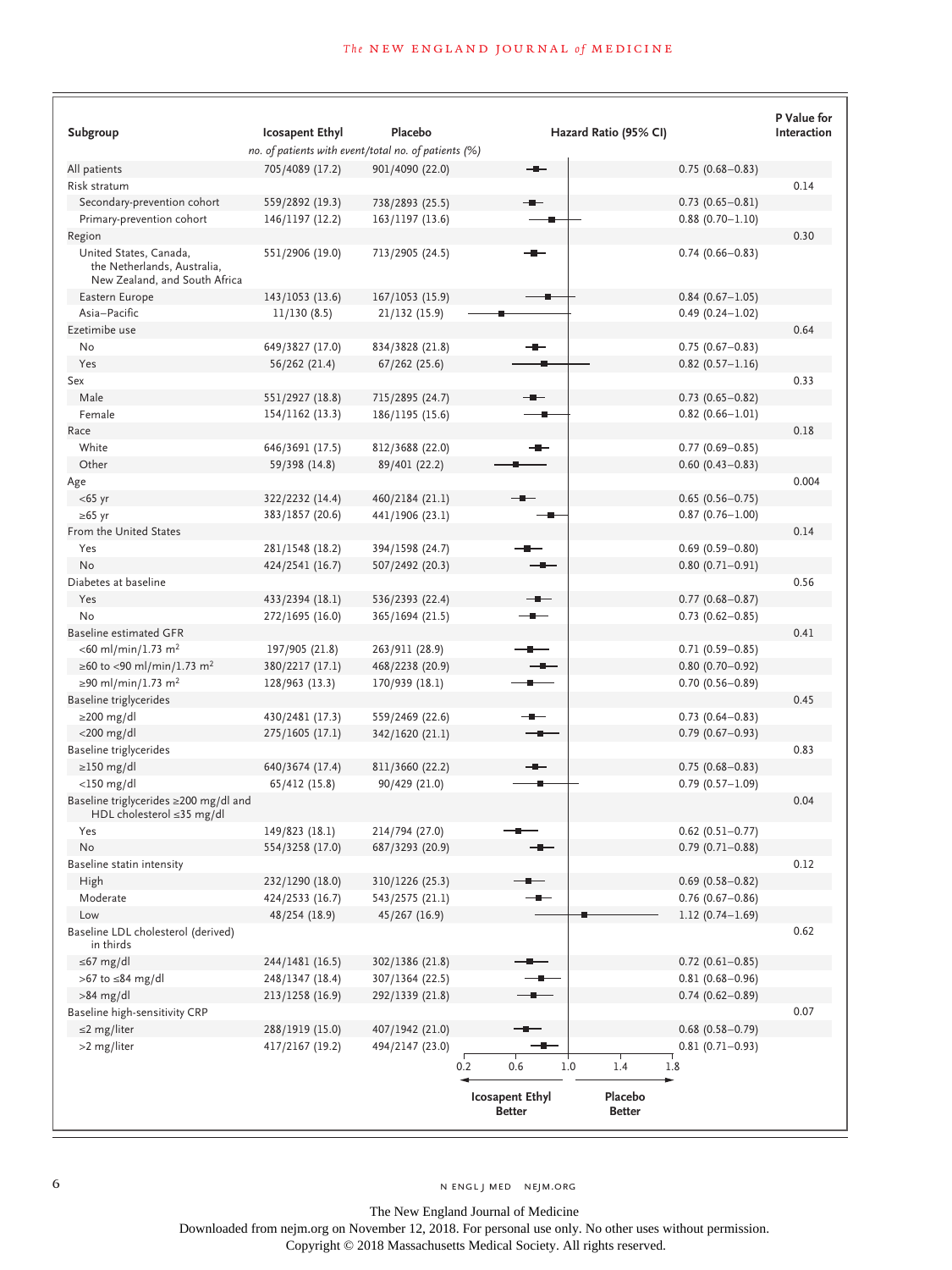#### **Figure 2 (facing page). Primary Efficacy Composite End Point in Selected Prespecified Subgroups.**

Shown are the hazard ratios and 95% confidence intervals for the primary efficacy composite end point of cardiovascular death, nonfatal myocardial infarction, nonfatal stroke, coronary revascularization, or unstable angina, as assessed in a time-to-event analysis, in selected prespecified subgroups of the intention-totreat population (all patients who underwent randomization). The confidence intervals shown for the subgroup analyses have not been adjusted for multiple testing, and inferences drawn from the intervals may not be reproducible. Race was reported by the investigators. Eastern European region includes Poland, Romania, Russia, and Ukraine, and Asia–Pacific region includes India. To convert the values for triglycerides to millimoles per liter, multiply by 0.01129. To convert the values for cholesterol to millimoles per liter, multiply by 0.02586. CRP denotes C-reactive protein, GFR glomerular filtration rate, HDL high-density lipoprotein, and LDL low-density lipoprotein. The LDL cholesterol value obtained by means of preparative ultracentrifugation was used. If the preparative ultracentrifugation value was missing, the LDL cholesterol value measured by another method was used in the following order of priority: the nonmissing value obtained by means of direct measurements of LDL cholesterol, the value derived with the use of the Friedewald equation, and the value derived with the use of the calculation published by Johns Hopkins University investigators.<sup>22</sup>

95% CI, 0.65 to 0.83; P<0.001), corresponding to an absolute between-group difference of 3.6 percentage points (95% CI, 2.1 to 5.0); the number needed to treat to avoid one key secondary endpoint event was 28 (95% CI, 20 to 47) over a median follow-up 4.9 years.<sup>23,24</sup>

The rates of the primary and key secondary efficacy end points in selected prespecified subgroups are provided in Figures 2 and 3; the findings show a consistent benefit with icosapent ethyl. Baseline triglyceride levels (≥150 vs. <150 mg per deciliter or ≥200 or <200 mg per deciliter) had no influence on the primary or key secondary efficacy end points (Figs. 2 and 3). The attainment of triglyceride levels of 150 mg per deciliter or higher or below 150 mg per deciliter at 1 year after randomization also had no influence on the efficacy of icosapent ethyl as compared with placebo with respect to the primary or key secondary efficacy end point (Fig. S4 in the Supplementary Appendix). In a post hoc analysis, we found no substantial difference in the benefit of icosapent ethyl as compared with placebo with respect to the primary end point according to whether the patients who received placebo had an increase in LDL cholesterol levels at 1 year or had no change or a decrease in LDL cholesterol levels.

In the prespecified hierarchical testing of end points (Fig. 4), the rates of all individual and composite ischemic end points (except for death from any cause — the last secondary end point in the hierarchy) were significantly lower in the icosapent ethyl group than in the placebo group, including the rate of cardiovascular death (4.3% vs. 5.2%; hazard ratio, 0.80; 95% CI, 0.66 to 0.98;  $P=0.03$ ). The rate of death from any cause was 6.7% in the icosapent ethyl group and 7.6% in the placebo group (hazard ratio, 0.87; 95% CI, 0.74 to 1.02). The results for selected prespecified tertiary end points, which were not adjusted for multiple comparisons, are provided in Table S3 in the Supplementary Appendix. Among these results, the rates of adjudicated sudden cardiac death were 1.5% in the icosapent ethyl group and 2.1% in the placebo group (hazard ratio, 0.69; 95% CI, 0.50 to 0.96), and the rates of cardiac arrest were 0.5% and 1.0%, respectively (hazard ratio, 0.52; 95% CI, 0.31 to 0.86).

# **Safety and Adverse Events**

The overall rates of adverse events that occurred while the patients were in the trial and the rates of serious adverse events leading to discontinuation of the trial drug or placebo did not differ significantly between the trial groups (Table S5 in the Supplementary Appendix). The only serious adverse event that occurred at a frequency of at least 2% was pneumonia (2.6% in the icosapent ethyl group and 2.9% in the placebo group,  $P=0.42$ ). Adverse events that occurred in at least 5% of patients are reported in Table S6 in the Supplementary Appendix. The rate of atrial fibrillation was significantly higher in the icosapent ethyl group than in the placebo group (5.3% vs. 3.9%), as was the rate of peripheral edema (6.5% vs. 5.0%), but the rate of anemia was significantly lower in the icosapent ethyl group than in the placebo group (4.7% vs. 5.8%), as were the rates of diarrhea (9.0% vs. 11.1%) and gastrointestinal adverse events (33.0% vs. 35.1%) (Table S7 in the Supplementary Appendix). The rate of the prespecified adjudicated tertiary end point of heart failure did not differ significantly between the icosapent ethyl group and the placebo group (4.1% and 4.3%, respectively). The rate of the

The New England Journal of Medicine

Downloaded from nejm.org on November 12, 2018. For personal use only. No other uses without permission.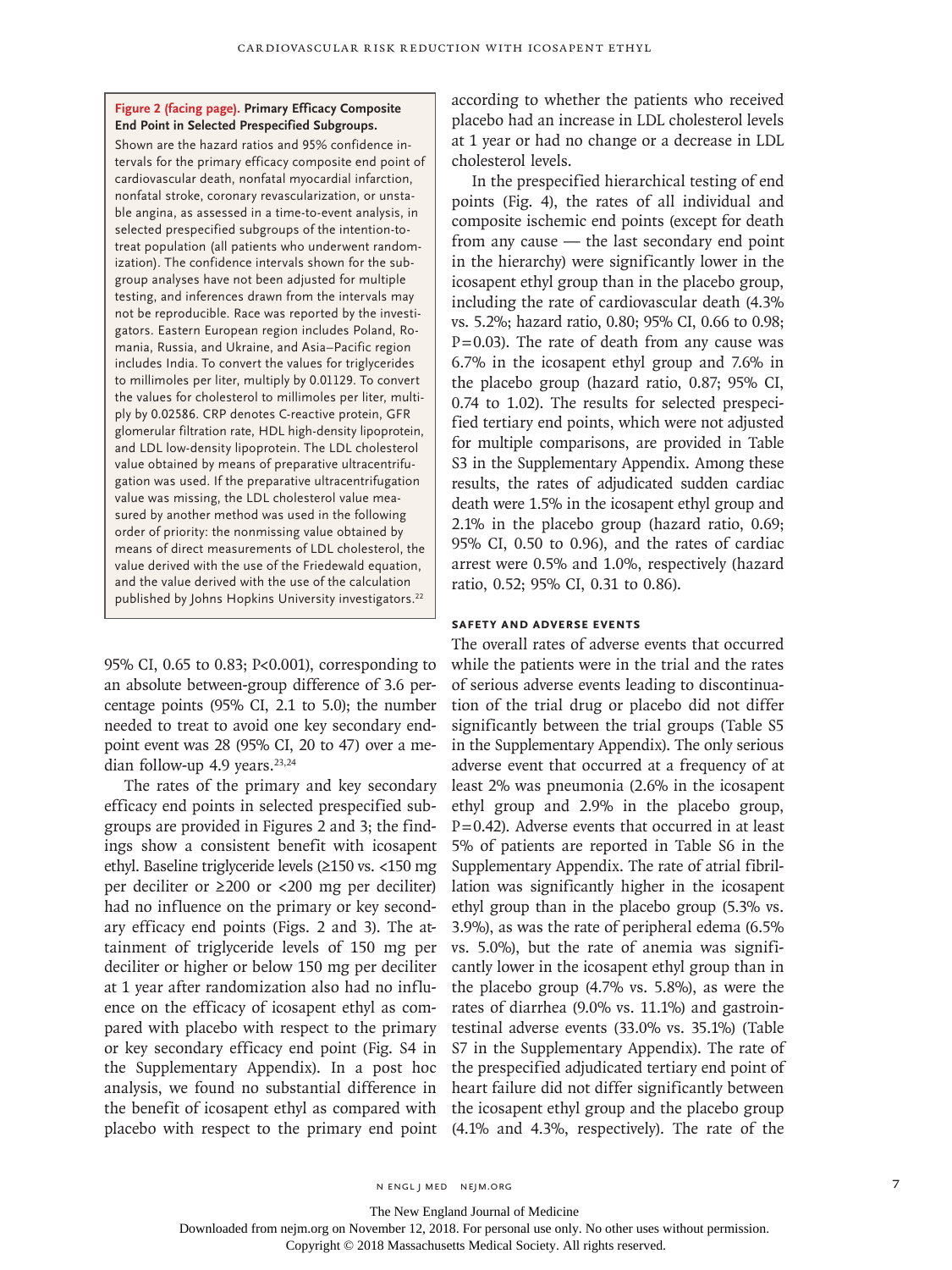| Subgroup                                                                               | <b>Icosapent Ethyl</b>                               | Placebo         |                                         | Hazard Ratio (95% CI)    |                        | P Value for<br>Interaction |
|----------------------------------------------------------------------------------------|------------------------------------------------------|-----------------|-----------------------------------------|--------------------------|------------------------|----------------------------|
|                                                                                        | no. of patients with event/total no. of patients (%) |                 |                                         |                          |                        |                            |
| All patients                                                                           | 459/4089 (11.2)                                      | 606/4090 (14.8) |                                         |                          | $0.74(0.65 - 0.83)$    |                            |
| Risk stratum                                                                           |                                                      |                 |                                         |                          |                        | 0.41                       |
| Secondary-prevention cohort                                                            | 361/2892 (12.5)                                      | 489/2893 (16.9) |                                         |                          | $0.72$ (0.63-0.82)     |                            |
| Primary-prevention cohort                                                              | 98/1197 (8.2)                                        | 117/1197 (9.8)  |                                         |                          | $0.81(0.62 - 1.06)$    |                            |
| Region                                                                                 |                                                      |                 |                                         |                          |                        | 0.54                       |
| United States, Canada,<br>the Netherlands, Australia,<br>New Zealand, and South Africa | 358/2906 (12.3)                                      | 473/2905 (16.3) |                                         |                          | $0.73$ $(0.64 - 0.84)$ |                            |
| Eastern European                                                                       | 93/1053 (8.8)                                        | 117/1053 (11.1) |                                         |                          | $0.78(0.59 - 1.02)$    |                            |
| Asia-Pacific                                                                           | 8/130(6.2)                                           | 16/132(12.1)    |                                         |                          | $0.47(0.20 - 1.10)$    |                            |
| Ezetimibe use                                                                          |                                                      |                 |                                         |                          |                        | 0.46                       |
| No                                                                                     | 426/3827 (11.1)                                      | 569/3828 (14.9) |                                         |                          | $0.73$ $(0.64 - 0.82)$ |                            |
| Yes                                                                                    | 33/262 (12.6)                                        | 37/262 (14.1)   |                                         |                          | $0.87(0.54 - 1.39)$    |                            |
| Sex                                                                                    |                                                      |                 |                                         |                          |                        | 0.44                       |
| Male                                                                                   | 353/2927 (12.1)                                      | 474/2895 (16.4) |                                         |                          | $0.72$ (0.62-0.82)     |                            |
| Female                                                                                 | 106/1162 (9.1)                                       | 132/1195 (11.0) |                                         |                          | $0.80(0.62 - 1.03)$    |                            |
| Race                                                                                   |                                                      |                 |                                         |                          |                        | 0.13                       |
| White                                                                                  | 418/3691 (11.3)                                      | 538/3688 (14.6) | --                                      |                          | $0.76$ (0.67-0.86)     |                            |
| Other                                                                                  | 41/398 (10.3)                                        | 68/401 (17.0)   |                                         |                          | $0.55(0.38 - 0.82)$    |                            |
| Age                                                                                    |                                                      |                 |                                         |                          |                        | 0.06                       |
| $<$ 65 yr                                                                              | 200/2232 (9.0)                                       | 290/2184 (13.3) |                                         |                          | $0.65(0.54 - 0.78)$    |                            |
| ≥65 yr                                                                                 | 259/1857 (13.9)                                      | 316/1906 (16.6) |                                         |                          | $0.82$ (0.70-0.97)     |                            |
| From the United States                                                                 |                                                      |                 |                                         |                          |                        | 0.38                       |
| Yes                                                                                    | 187/1548 (12.1)                                      | 266/1598 (16.6) |                                         |                          | $0.69$ (0.57-0.83)     |                            |
| No                                                                                     | 272/2541 (10.7)                                      | 340/2492 (13.6) |                                         |                          | $0.77(0.66 - 0.91)$    |                            |
| Baseline diabetes                                                                      |                                                      |                 |                                         |                          |                        | 0.29                       |
| Yes                                                                                    | 286/2394 (11.9)                                      | 391/2393 (16.3) |                                         |                          | $0.70(0.60 - 0.81)$    |                            |
| No                                                                                     | 173/1695 (10.2)                                      | 215/1694 (12.7) |                                         |                          | $0.80(0.65 - 0.98)$    |                            |
| <b>Baseline estimated GFR</b>                                                          |                                                      |                 |                                         |                          |                        | 0.77                       |
| $<$ 60 ml/min/1.73 m <sup>2</sup>                                                      | 152/905 (16.8)                                       | 205/911 (22.5)  |                                         |                          | $0.71(0.57 - 0.88)$    |                            |
| ≥60 to <90 ml/min/1.73 m <sup>2</sup>                                                  | 229/2217 (10.3)                                      | 296/2238 (13.2) |                                         |                          | $0.77(0.64 - 0.91)$    |                            |
| ≥90 ml/min/1.73 m <sup>2</sup>                                                         | 78/963 (8.1)                                         | 105/939 (11.2)  |                                         |                          | $0.70(0.52 - 0.94)$    |                            |
| Baseline triglycerides                                                                 |                                                      |                 |                                         |                          |                        | 0.62                       |
| $\geq$ 200 mg/dl                                                                       | 290/2481 (11.7)                                      | 371/2469 (15.0) |                                         |                          | $0.75(0.65 - 0.88)$    |                            |
| $<$ 200 mg/dl                                                                          | 169/1605 (10.5)                                      | 235/1620 (14.5) |                                         |                          | $0.71(0.58 - 0.86)$    |                            |
| Baseline triglycerides                                                                 |                                                      |                 |                                         |                          |                        | 0.68                       |
| $\geq$ 150 mg/dl                                                                       | 421/3674 (11.5)                                      | 546/3660 (14.9) |                                         |                          | $0.74(0.65 - 0.84)$    |                            |
| $<$ 150 mg/dl                                                                          | 38/412 (9.2)                                         | 60/429 (14.0)   |                                         |                          | $0.66$ (0.44-0.99)     |                            |
| Baseline triglycerides ≥200 mg/dl and<br>HDL cholesterol $\leq$ 35 mg/dl               |                                                      |                 |                                         |                          |                        | 0.50                       |
| Yes                                                                                    | 101/823 (12.3)                                       | 136/794 (17.1)  |                                         |                          | $0.68$ (0.53-0.88)     |                            |
| No                                                                                     | 356/3258 (10.9)                                      | 470/3293 (14.3) |                                         |                          | $0.75(0.65 - 0.86)$    | 0.10                       |
| Baseline statin intensity<br>High                                                      | 151/1290 (11.7)                                      | 210/1226 (17.1) |                                         |                          | $0.66$ (0.54-0.82)     |                            |
| Moderate                                                                               | 270/2533 (10.7)                                      | 361/2575 (14.0) |                                         |                          | $0.74(0.63 - 0.87)$    |                            |
| Low                                                                                    | 37/254(14.6)                                         | 32/267 (12.0)   |                                         |                          | $1.20(0.74 - 1.93)$    |                            |
| Baseline LDL cholesterol (derived)<br>in thirds                                        |                                                      |                 |                                         |                          |                        | 0.97                       |
| $\leq 67$ mg/dl                                                                        | 157/1481 (10.6)                                      | 196/1386 (14.1) |                                         |                          | $0.73$ $(0.59 - 0.90)$ |                            |
| >67 to $\leq$ 84 mg/dl                                                                 | 157/1347 (11.7)                                      | 208/1364 (15.2) |                                         |                          | $0.75(0.61 - 0.93)$    |                            |
| $>84$ mg/dl                                                                            | 145/1258 (11.5)                                      | 202/1339 (15.1) |                                         |                          | $0.74(0.60 - 0.91)$    |                            |
| Baseline hsCRP                                                                         |                                                      |                 |                                         |                          |                        | 0.97                       |
| $\leq$ 2 mg/liter                                                                      | 183/1919 (9.5)                                       | 245/1942 (12.6) |                                         |                          | $0.73$ $(0.61 - 0.89)$ |                            |
| >2 mg/liter                                                                            | 276/2167 (12.7)                                      | 361/2147 (16.8) |                                         |                          | $0.73$ $(0.63 - 0.86)$ |                            |
|                                                                                        |                                                      |                 | 0.2<br>0.6                              | 1.0<br>1.4<br>1.8        |                        |                            |
|                                                                                        |                                                      |                 | <b>Icosapent Ethyl</b><br><b>Better</b> | Placebo<br><b>Better</b> |                        |                            |

The New England Journal of Medicine Downloaded from nejm.org on November 12, 2018. For personal use only. No other uses without permission.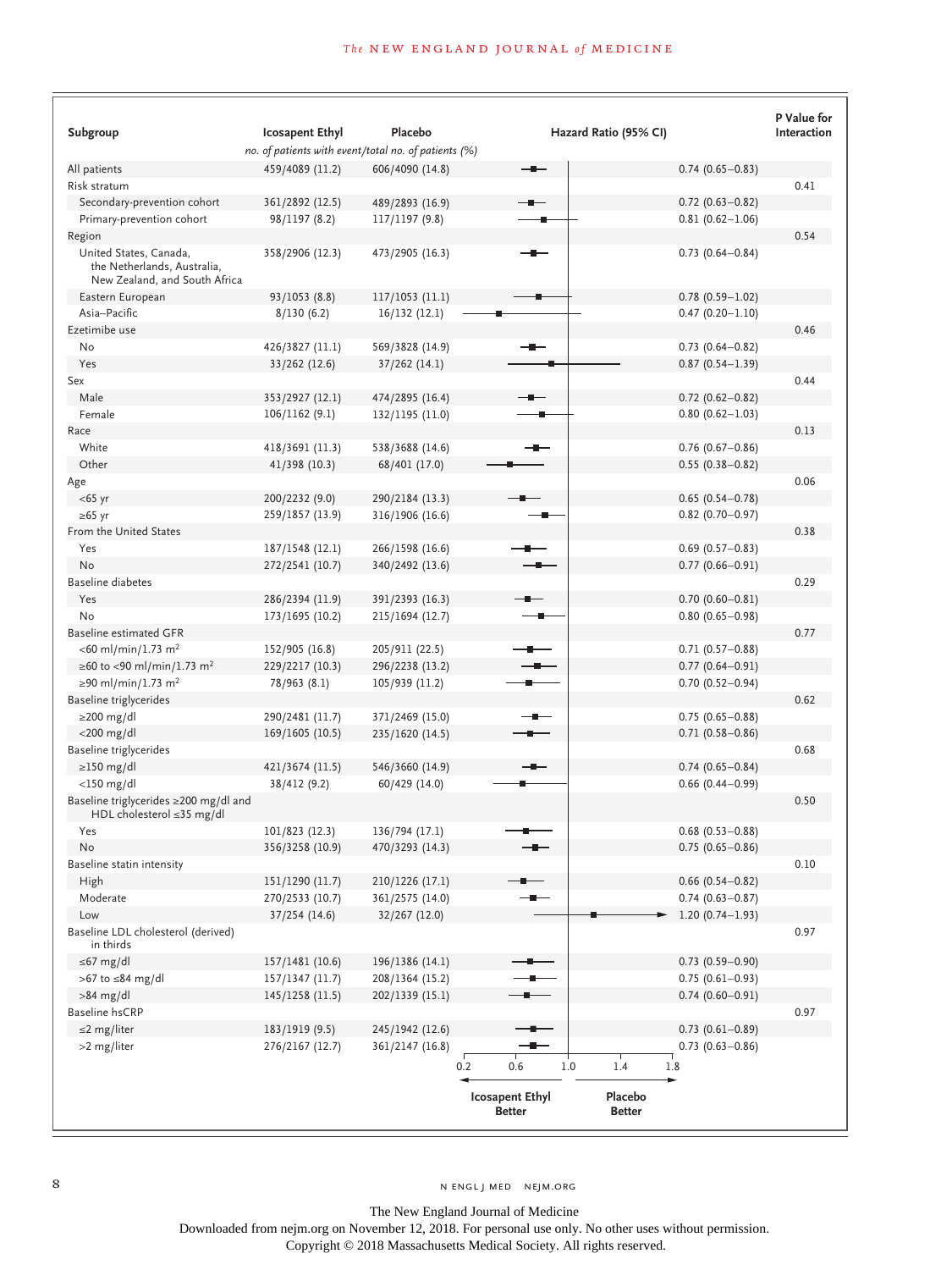#### **Figure 3 (facing page). Key Secondary Efficacy Composite End Point in Selected Prespecified Subgroups.**

Shown are the hazard ratios and 95% confidence intervals for the key secondary efficacy composite end point of cardiovascular death, nonfatal myocardial infarction, or nonfatal stroke, as assessed in a time-toevent analysis, in selected prespecified subgroups of the intention-to-treat population. The confidence intervals shown for the subgroup analyses have not been adjusted for multiple testing, and inferences drawn from the intervals may not be reproducible.

prespecified adjudicated tertiary end point of hospitalization for atrial fibrillation or flutter was significantly higher in the icosapent ethyl group than in the placebo group  $(3.1\% \text{ vs. } 2.1\%, \text{ P} = 0.004)$ . The overall rates of serious adverse bleeding events that occurred while the patients were in the trial were 2.7% in the icosapent ethyl group and 2.1% in the placebo group  $(P=0.06)$ , although there were no fatal bleeding events in either group; there were no significant differences between the icosapent ethyl group and the placebo group in the rates of adjudicated hemorrhagic stroke  $(0.3\%$  vs.  $0.2\%$ , P=0.55), serious central nervous system bleeding  $(0.3\% \text{ vs. } 0.2\%, \text{ P=0.42}), \text{ or }$ gastrointestinal bleeding  $(1.5\% \text{ vs. } 1.1\%, \text{P} = 0.15)$ (Table S8 in the Supplementary Appendix).

# Discussion

In REDUCE-IT, the risk of the primary composite end point of cardiovascular death, nonfatal myocardial infarction, nonfatal stroke, coronary revascularization, or unstable angina, assessed in a time-to-event analysis, was significantly lower, by 25%, among the patients who received 2 g of icosapent ethyl twice daily than among those who received placebo, corresponding to an absolute between-group difference of 4.8 percentage points in the rate of the end point and a number needed to treat of 21. The risk of the key secondary composite end point of cardiovascular death, nonfatal myocardial infarction, or nonfatal stroke in a time-to-event analysis was also significantly lower, by 26%, in the icosapent ethyl group than in the placebo group, corresponding to an absolute between-group difference of 3.6 percentage points in the rate of the end point and a number needed to treat of 28. Prespecified hierarchical testing of other secondary end points revealed that the risks of a variety of fatal and nonfatal ischemic events were lower in the icosapent ethyl group than in the placebo group, including a 20% lower risk of cardiovascular death. The benefits were observed against a background of appropriate statin use among patients who had a median LDL cholesterol level of 75.0 mg per deciliter at baseline.

The overall rates of adverse events were similar in the trial groups. Serious adverse events related to bleeding occurred in more patients in the icosapent ethyl group than in the placebo group, although the overall rates were low; there were no fatal bleeding events in either group, and the rates of adjudicated hemorrhagic stroke, serious central nervous system bleeding, and serious gastrointestinal bleeding were not significantly higher in the icosapent ethyl group than in the placebo group. The rate of hospitalization for atrial fibrillation or flutter was significantly higher in the icosapent ethyl group than in the placebo group, although the rates were low. The rates of adverse events and serious adverse events leading to discontinuation of trial drug were similar in the two groups.

The results of REDUCE-IT stand apart from the negative findings of several contemporary trials of other agents that also lower triglyceride levels, including other n−3 fatty acids, extendedrelease niacin, fenofibrate, and cholesteryl ester transfer protein inhibitors.10-13 It is not known whether the lack of benefit from n−3 fatty acids in previous trials may be attributable to the low dose or to the low ratio of EPA to docosahexaenoic acid (DHA).12,13 Both the formulation (a highly purified and stable EPA ethyl ester) and dose (total daily dose of 4 g) used in REDUCE-IT were different from those in previous outcome trials of n−3 fatty acids. JELIS, which compared a combination of statin therapy and pure EPA with statin therapy alone, showed that the risk of ischemic events was significantly lower in the group that received the combination treatment than in the group that received statin therapy alone.14 Although the dose of EPA administered in JELIS (1.8 g daily) was lower than the EPA-equivalent dose used in REDUCE-IT (4 g daily), it resulted in a plasma EPA level (170  $\mu$ g per milliliter in a Japanese population) similar to that attained in a previous 12-week lipid study in which a total daily dose of 4 g of icosapent ethyl was used in a Western population (183 μg per milliliter)<sup>25,26</sup>

n engl j med nejm.org 9

The New England Journal of Medicine

Downloaded from nejm.org on November 12, 2018. For personal use only. No other uses without permission.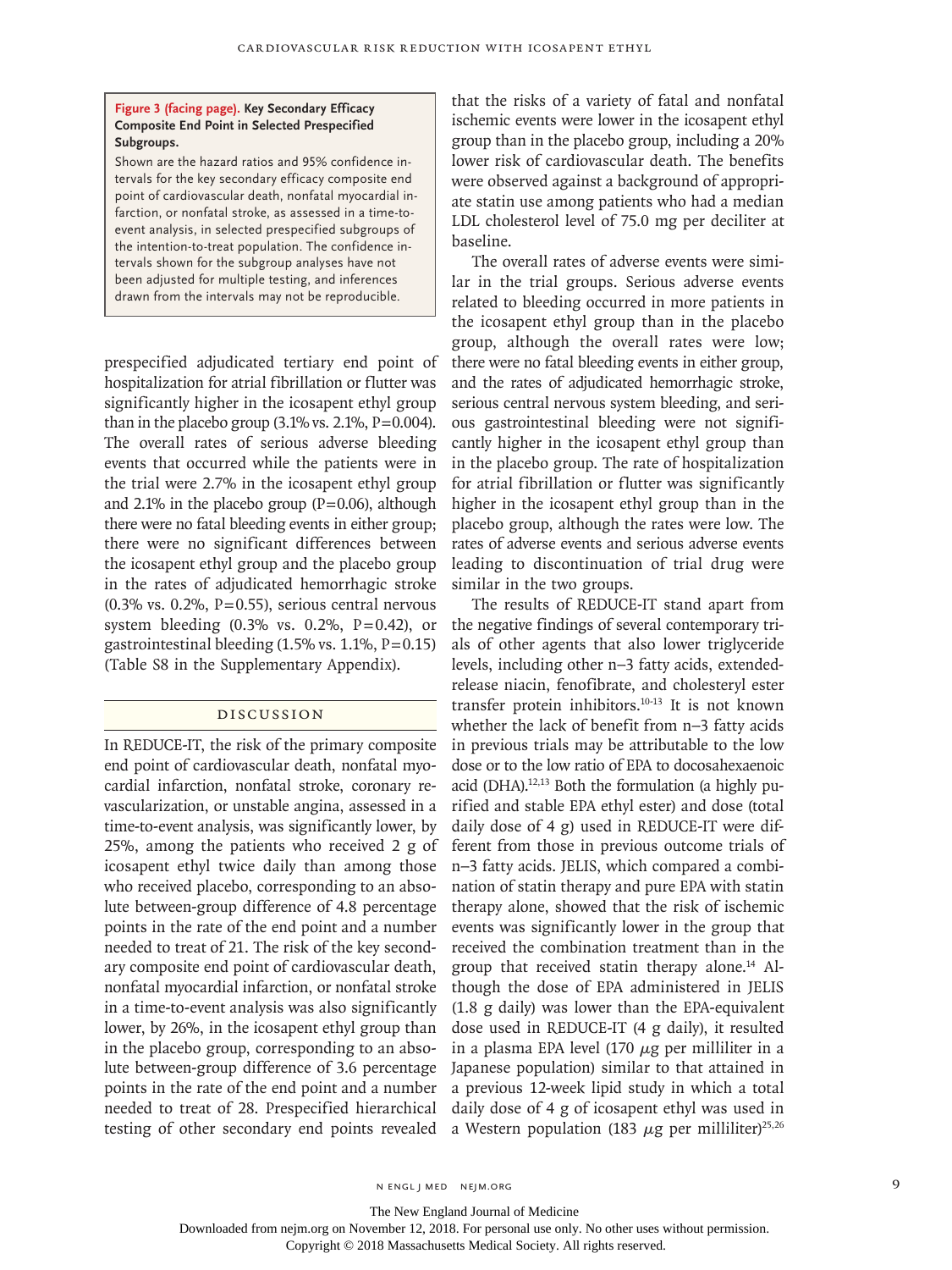#### **The NEW ENGLAND JOURNAL of MEDICINE**

| <b>End Point</b>                                                            | <b>Icosapent Ethyl</b><br>$(N=4089)$<br>no. of patients with event (%) | Placebo<br>$(N=4090)$ | Hazard Ratio (95% CI)                   |                                   | P Value for<br>Interaction |
|-----------------------------------------------------------------------------|------------------------------------------------------------------------|-----------------------|-----------------------------------------|-----------------------------------|----------------------------|
| Primary composite                                                           | 705 (17.2)                                                             | 901 (22.0)            |                                         | $0.75(0.68 - 0.83)$               | < 0.001                    |
| Key secondary composite                                                     | 459 (11.2)                                                             | 606 (14.8)            |                                         | $0.74(0.65 - 0.83)$               | < 0.001                    |
| Cardiovascular death or nonfatal<br>myocardial infarction                   | 392 (9.6)                                                              | 507 (12.4)            |                                         | $0.75(0.66 - 0.86)$               | < 0.001                    |
| Fatal or nonfatal myocardial infarction                                     | 250(6.1)                                                               | 355(8.7)              | —■——                                    | $0.69(0.58 - 0.81)$               | < 0.001                    |
| Urgent or emergency revascularization                                       | 216(5.3)                                                               | 321 (7.8)             |                                         | $0.65(0.55 - 0.78)$               | < 0.001                    |
| Cardiovascular death                                                        | 174(4.3)                                                               | 213(5.2)              |                                         | $0.80(0.66 - 0.98)$               | 0.03                       |
| Hospitalization for unstable angina                                         | 108(2.6)                                                               | 157(3.8)              |                                         | $0.68$ (0.53-0.87)                | 0.002                      |
| Fatal or nonfatal stroke                                                    | 98 (2.4)                                                               | 134(3.3)              |                                         | $0.72(0.55 - 0.93)$               | 0.01                       |
| Death from any cause, nonfatal myocardial<br>infarction, or nonfatal stroke | 549 (13.4)                                                             | 690 (16.9)            |                                         | $0.77(0.69 - 0.86)$               | < 0.001                    |
| Death from any cause                                                        | 274(6.7)                                                               | 310(7.6)<br>0.4       | 0.8<br>0.6<br>1.0                       | $0.87(0.74 - 1.02)$<br>1.2<br>1.4 |                            |
|                                                                             |                                                                        |                       | <b>Icosapent Ethyl</b><br><b>Better</b> | Placebo<br><b>Better</b>          |                            |

### **Figure 4. Hierarchical Testing of End Points.**

Shown is the prespecified plan for hierarchical testing of end points. The rates of all end points up to death from any cause were significantly lower in the icosapent ethyl group than in the placebo group.

> and similar to that attained in the current trial. However, unlike the current trial, JELIS included an open-label design without a placebo group, used a low-intensity statin, and was conducted in a single country; patients also had higher levels of LDL cholesterol at baseline (182 mg per deciliter [4.71 mmol per liter] before initiation of statin therapy) and lower baseline triglyceride values (151 mg per deciliter [1.70 mmol per liter]) than the patients in REDUCE-IT.

> Metabolic data provide evidence that icosapent ethyl–based formulations do not raise LDL cholesterol levels, whereas DHA-based formulations do.27 The results of the current trial should not be generalized to other n−3 fatty acid preparations — in particular, dietary-supplement preparations of n−3 fatty acid mixtures, which are variable and unregulated and which have not been shown to have clinical benefit.

> A triglyceride level of 150 mg per deciliter or higher was an initial inclusion criterion in REDUCE-IT (although the required level was subsequently changed to  $\geq 200$  mg per deciliter); however, owing to allowance for variability in these levels, 10.3% of enrolled patients had triglyceride levels lower than 150 mg per deciliter at baseline. The observed cardiovascular benefits were similar across baseline levels of triglycerides (<150,  $\geq$ 150 to <200, and  $\geq$ 200 mg per deciliter). In addition, the significantly lower risk

of major adverse cardiovascular events with icosapent ethyl than with placebo appeared to occur irrespective of the attained triglyceride level at 1 year ( $\geq$ 150 or <150 mg per deciliter), which suggests that the cardiovascular risk reduction was not associated with attainment of a more normal triglyceride level. These observations suggest that at least some of the effect of icosapent ethyl that resulted in a lower risk of ischemic events than that with placebo may be explained by metabolic effects other than a reduction of triglyceride levels.<sup>28</sup>

Mechanisms responsible for the benefit of icosapent ethyl observed in REDUCE-IT are currently not known. The timing of the divergence of the Kaplan–Meier event curves suggests a delayed onset of benefit, which may reflect the time that is needed for a benefit from a reduction in triglyceride levels to be realized or may indicate that other mechanisms are involved. The modestly higher rate of bleeding events with icosapent ethyl suggests that there may be an antithrombotic mechanism of action. However, it is unlikely that an antithrombotic effect would reduce the rate of elective revascularization. Also, if the full explanation involved an antiplatelet or anticoagulant effect, one might expect a large increase in the rate of major bleeding events, which was not observed.<sup>29</sup> It is possible that membranestabilizing effects could explain part of the ben-

10 N ENGL J MED NEJM.ORG

The New England Journal of Medicine

Downloaded from nejm.org on November 12, 2018. For personal use only. No other uses without permission.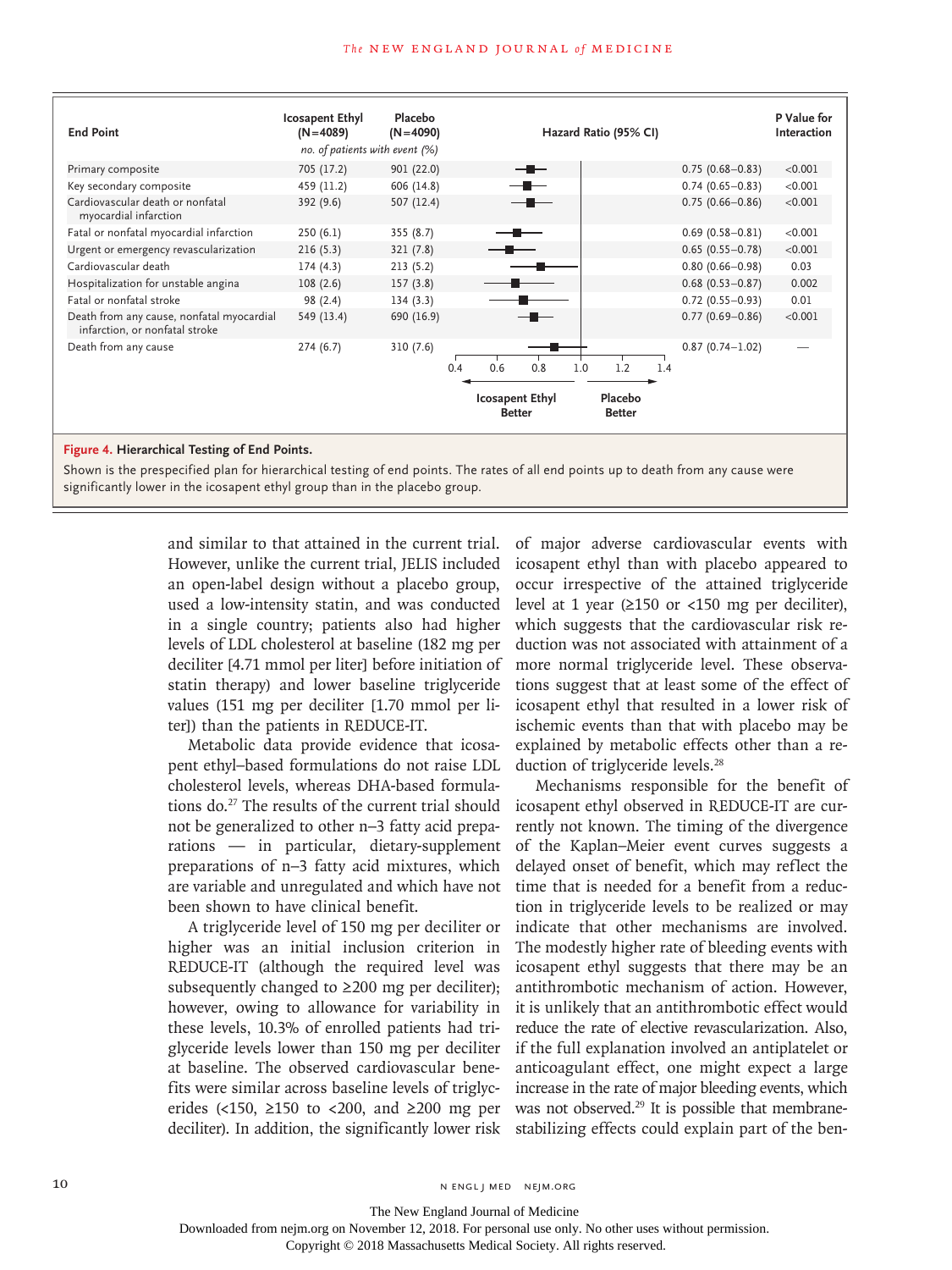efit.20,21,30 Stabilization or regression of coronary plaque (or both) may also play a part.19,31 Our observation of lower rates of cardiac arrest and sudden cardiac death with icosapent ethyl than with placebo in the current trial might support that mechanism, although these findings should be viewed as exploratory. It is also possible that the difference in high-sensitivity C-reactive protein level observed in REDUCE-IT may contribute to the benefit; the Canakinumab Antiinflammatory Thrombosis Outcome Study (CANTOS) showed a significant reduction in the risk of ischemic events with treatment targeted at inflammation.32-35 Blood samples obtained during REDUCE-IT have been banked for biomarker and genetic analyses that may provide more information regarding mechanisms of action.

Ongoing trials of moderate-to-high doses of pure EPA ethyl ester will provide further information on the effects of these agents.<sup>10,36</sup> These trials include the Randomized Trial for Evaluation in Secondary Prevention Efficacy of Combination Therapy–Statin and EPA (RESPECT-EPA; UMIN Clinical Trials Registry number, UMIN000012069), a secondary prevention outcomes trial involving statin-treated patients in Japan, and the Effect of Vascepa on Improving Coronary Atherosclerosis in People with High Triglycerides Taking Statin Therapy (EVAPORATE; ClinicalTrials.gov number, NCT02926027), which is examining changes in coronary plaque over 9 to 18 months.

Our trial has certain limitations. First, at the time the trial was designed, there was relatively little use of ezetimibe or data supporting its use.<sup>37</sup> However, subgroup analyses do not suggest a differential benefit for patients taking ezetimibe.

Similarly, proprotein convertase subtilisin–kexin type 9 (PCSK9) inhibitors were not available for the majority of the patients in the trial.<sup>38</sup> Second, if mineral oil in the placebo affected statin absorption in some patients, this might have contributed to differences in outcomes between the groups. However, the relatively small differences in LDL cholesterol levels between the groups would not be likely to explain the 25% lower risk observed with icosapent ethyl, and a post hoc analysis suggested a similar lower risk regardless of whether there was an increase in LDL cholesterol level among the patients in the placebo group. Although JELIS was designed as an open-label study that did not use a mineral oil placebo, it showed a 19% lower risk of ischemic events with statin therapy plus EPA than with statin therapy alone.

In conclusion, among patients with elevated triglyceride levels who were receiving statin therapy, the risk of major ischemic events, including cardiovascular death, was significantly lower with 2 g of icosapent ethyl twice daily (total daily dose, 4 g) than with placebo.

A data sharing statement provided by the authors is available with the full text of this article at NEJM.org.

Supported by Amarin Pharma.

Disclosure forms provided by the authors are available with the full text of this article at NEJM.org.

We thank the Amarin team members who are not authors of this article but who contributed to the success of the trial (Katelyn Diffin, M.B.A., and Angela Granger for clinical operations support; Ramakrishna Bhavanthula, M.S., Richard H. Iroudayassamy, Robert Wang, Ph.D., and Shin-Ru Wang, M.S., for data management and statistical support; and Joy Bronson, M.A., and Sephy Philip, R.Ph., Pharm.D., for editorial assistance that was limited to formatting and collation of coauthor comments) and the investigators, the study coordinators, and especially the patients who participated in REDUCE-IT.

#### **References**

**1.** Bhatt DL, Eagle KA, Ohman EM, et al. Comparative determinants of 4-year cardiovascular event rates in stable outpatients at risk of or with atherothrombosis. JAMA 2010;304:1350-7.

**2.** Nambi V, Bhatt DL. Primary prevention of atherosclerosis: time to take a selfie? J Am Coll Cardiol 2017;70:2992-4. **3.** Vaduganathan M, Venkataramani AS, Bhatt DL. Moving toward global primordial prevention in cardiovascular disease: the heart of the matter. J Am Coll Cardiol 2015;66:1535-7.

**4.** Cannon CP, Braunwald E, McCabe CH, et al. Intensive versus moderate lipid lowering with statins after acute coronary syndromes. N Engl J Med 2004;350:1495-504. **5.** Libby P. Triglycerides on the rise:

should we swap seats on the seesaw? Eur Heart J 2015;36:774-6.

**6.** Klempfner R, Erez A, Sagit BZ, et al. Elevated triglyceride level is independently associated with increased all-cause mortality in patients with established coronary heart disease: twenty-two-year follow-up of the Bezafibrate Infarction Prevention Study and Registry. Circ Cardiovasc Qual Outcomes 2016;9:100-8.

**7.** Nichols GA, Philip S, Reynolds K, Granowitz CB, Fazio S. Increased cardiovascular risk in hypertriglyceridemic patients with statin-controlled LDL cholesterol. J Clin Endocrinol Metab 2018;103: 3019-27.

**8.** Nichols GA, Philip S, Reynolds K, Granowitz CB, Fazio S. Increased residual cardiovascular risk in patients with diabetes and high versus normal triglycerides despite statin-controlled LDL cholesterol. Diabetes Obes Metab 2018 September 17 (Epub ahead of print).

**9.** Toth PP, Granowitz C, Hull M, Liassou D, Anderson A, Philip S. High triglycerides are associated with increased cardiovascular events, medical costs, and resource use: a real-world administrative claims analysis of statin-treated patients with high residual cardiovascular risk. J Am Heart Assoc 2018;7(15):e008740. **10.** Ganda OP, Bhatt DL, Mason RP, Mill-

er M, Boden WE. Unmet need for adjunctive dyslipidemia therapy in hypertriglyceridemia management. J Am Coll Cardiol 2018;72:330-43.

The New England Journal of Medicine

Downloaded from nejm.org on November 12, 2018. For personal use only. No other uses without permission.